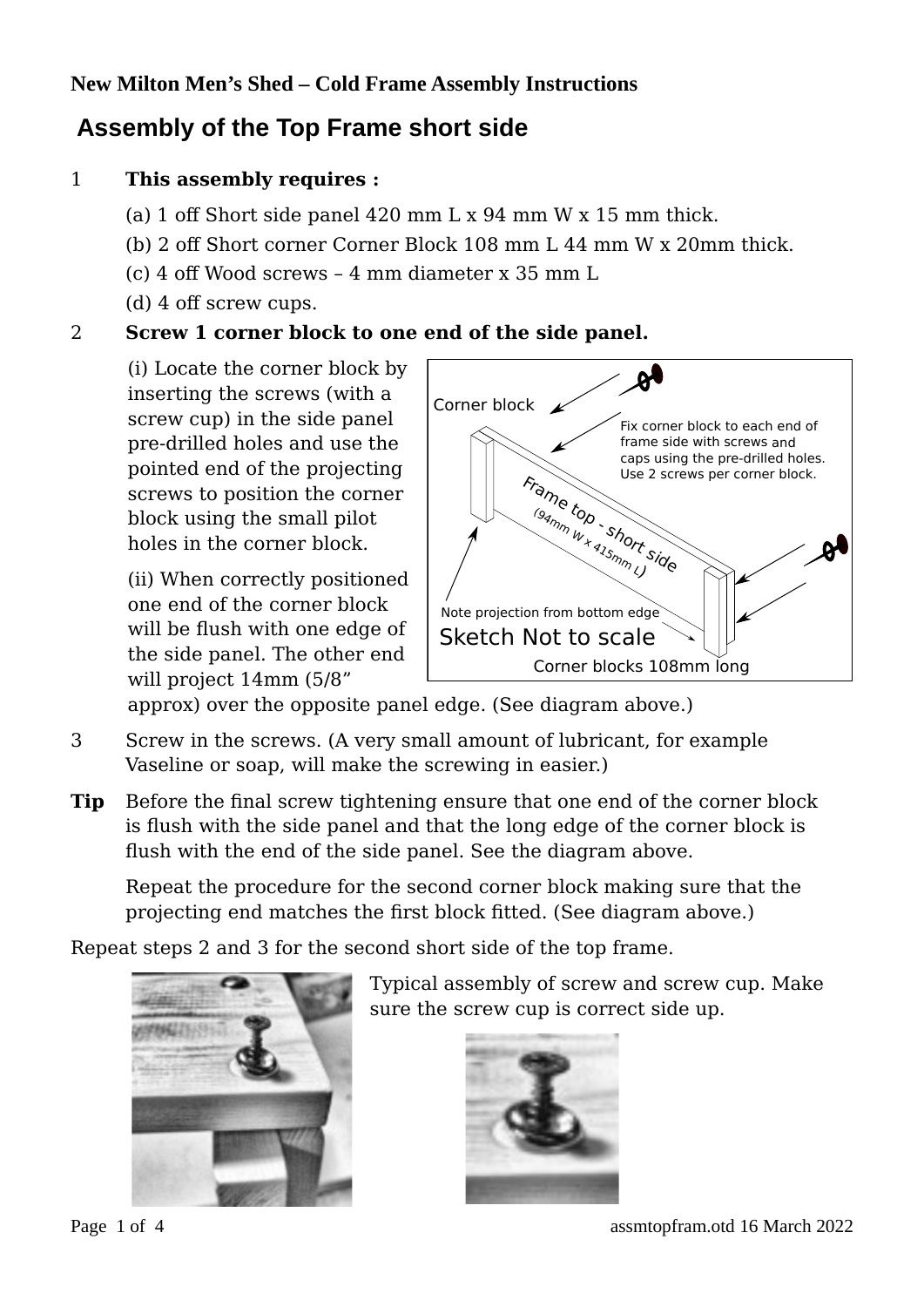# **Assembly of the Bottom Frame short side**

The Bottom Frame -short side assembly is similar to the assembly of the Top Frame - short side detailed above. There are 2 differences – the panel size is wider (144mm) and the corner blocks longer.

# 1 **This assembly requires :**

- (a) 1 off Short side panel 420 mm L x 144 mm W x 15 mm thick.
- (b) 2 off Short corner Corner Block 130 mm L 44 mm W x 20mm thick.
- (c) 4 off Wood screws 4 mm diameter x 35 mm L
- (d) 4 off screw cups.

#### 2 **Screw one corner block to one end of the side panel.**

(i) Locate the corner block by inserting the screws (with a screw cup) in the side panel pre-drilled holes and use the pointed end of the projecting screws to position the corner block using the small pilot holes in the corner block.

(ii) When correctly positioned one end of the corner block will be flush with one edge of the side panel. The other end will be about 14mm (5/8"



approx) short of the opposite panel edge. (See diagram above.) [Cont next page.]

- 3 Screw in the screws. (A very small amount of lubricant, for example Vaseline or soap, will make the screwing in easier.)
- **Tip** Before the final screw tightening ensure that one end of the corner block is flush with the side panel and that the long edge of the corner block is flush with the end of the side panel. See the diagram above.

Repeat the procedure for the second corner block making sure that both corner blocks are flush with the same edge.

Repeat steps 2 and 3 for the second short side of the bottom frame.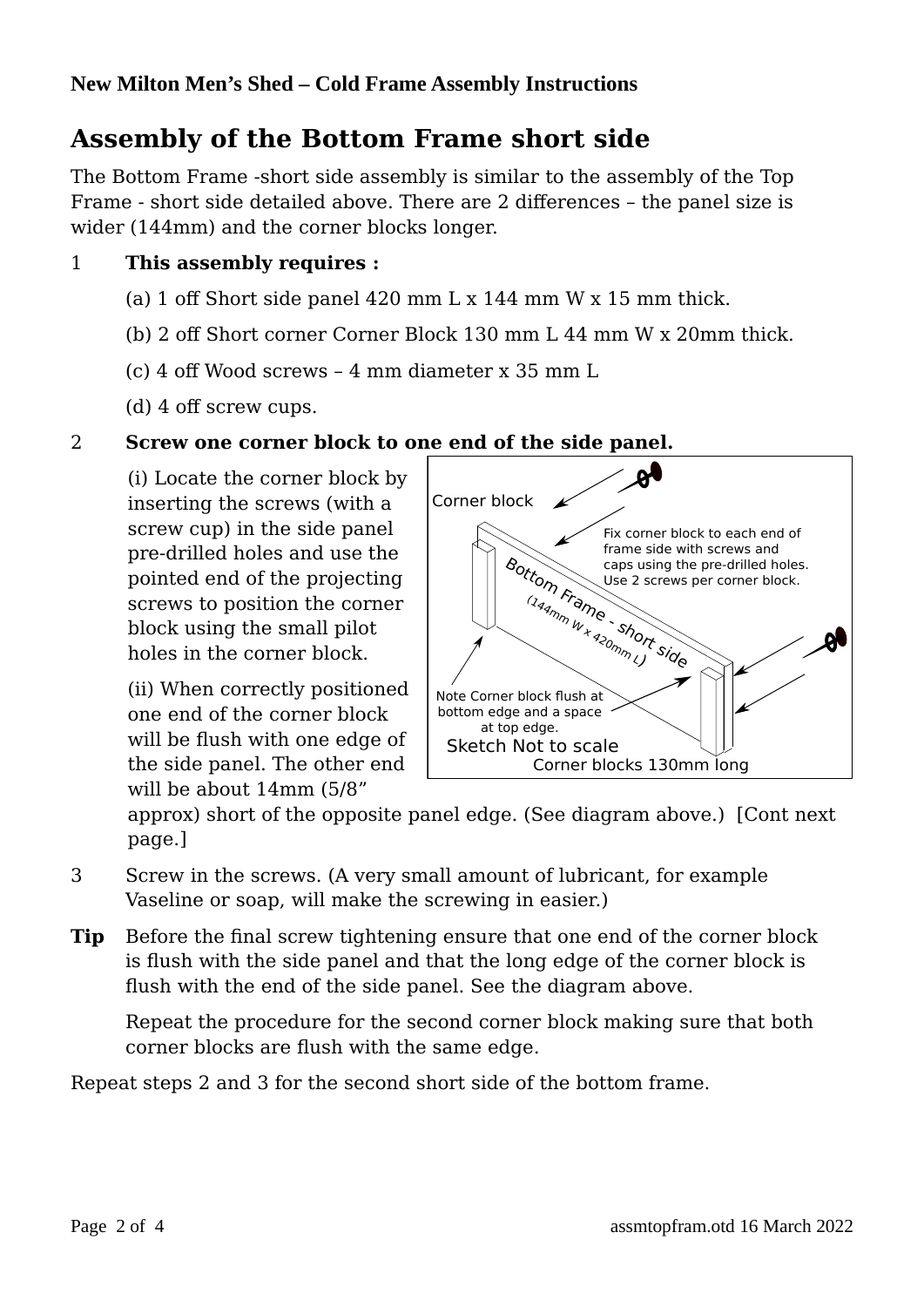# **New Milton Men's Shed – Cold Frame Assembly Instructions**

Having assembled the Top and Bottom short sides of the cold frame the next step is to fix the two long side to the short sides.

#### 1 **Top Frame requires :**

- (a) 2 off Short side panels (94 mm width) with the corner blocks affixed.
- (b) 2 off Long side panels (94mm width)
- (b) 8 off Wood screws 4 mm diameter x 35 mm L
- (c) 8 off screw cups.

#### 2 **Join together a long side panel and a short side panel**

(i) Insert the 2 screws (with a screw cup) in the holes of one end of the long side panel. Locate the pointed end of the projecting screws into the small pilot holes in the corner block on the short side panel. Screw these about halfway in to loosely connect the two panels.

(ii) Connect the second short side panel in a similar way. This will result with a long side panel with a short side panel connected at each end.



(iii) Repeat step (i) above to fix the remaining top frame long side panel. This will result in a rectangular Top Cover frame. **Image A**.

#### 3 **Screw together the four sides.**

(i) At this point all 8 screws can be tightened up. Final adjustment of the corners can be made by lightly tapping the appropriate side panel.

(ii) A very small amount of lubricant, for example Vaseline or soap, will make the screwing in easier.

Assembly of the bottom frame is similar.

#### 1 **Bottom Frame requires :**

- (a) 2 off Short side panels (144 mm width) with the corner blocks affixed.
- (b) 2 off Long side panels (144mm width)
- (b) 8 off Wood screws 4 mm diameter x 35 mm L
- (c) 8 off screw cups.